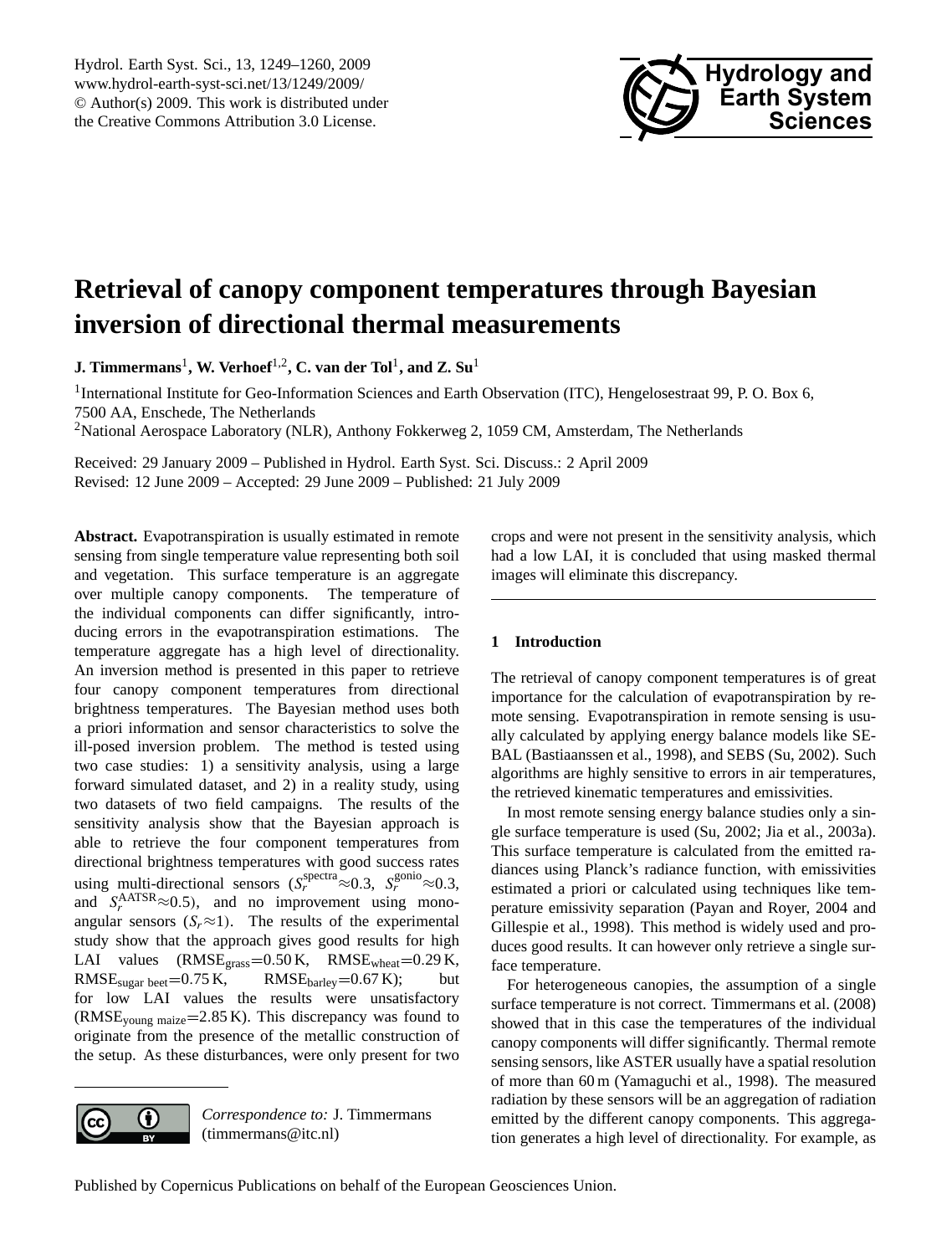the optical path through the canopy is large for more oblique viewing angles, the thermal brightness temperature will depend more on vegetation than on soil for these angles (Verhoef et al., 2007a). The level of directionality further depends on several parameters like the temperature of the individual canopy component and LAI.

Directional remote sensing is therefore the best tool for the retrieval of canopy component temperatures. Jia et al. (2003b) showed that the retrieval of multiple independent temperatures requires multiple observations to avoid an indeterminate system.

Most of the parameter retrieval studies deal with the optical part of the spectrum, illustrated by D'Urso et al. (2004) and Knyazikhin et al. (1998). Only a few studies have investigated the retrieval of kinematic component temperatures (Kustas and Norman, 2000; Yan et al., 2001; Jia et al., 2003b). These studies limit the number of retrieved canopy component temperatures to two, namely those of soil and canopy.

The objective of this research was to create an inversion scheme to retrieve four component temperatures. This inversion scheme was tested on the forward simulated brightness temperatures. A sensitivity analysis was performed with various satellite configurations, from single view and single band to multiple view and multiple bands. Finally a case study was performed using data from two field campaigns: EAGLE 2006 and AGRISAR 2006. The directional brightness temperatures that are used were measured using various instruments attached to a goniometer.

## **2 Methodology**

Biophysical parameters can be retrieved with high accuracy using radiative transfer models (Gastellu-Etchegorry et al., 2003). The success rate and number of parameters that can be retrieved depends on 1) the inversion method, 2) the number of independent observables and 3) the sensitivity of the modelled remotely sensed data to surface properties.

The inversion algorithm has been implemented into a Matlab program. This program has been run on a multi-processor system. The data flow of this program is shown in Fig. 1. The different aspects of the inversion, like the algorithm and the radiative transfer model are, discussed in the following paragraphs.

#### **2.1 Traditional retrieval algorithms**

According to Kimes et al. (2000) retrieval algorithms can be divided into three major classes: neural network, lookup tables and optimization schemes. The accuracy of neural networks and look-up tables depends on the number of precomputed "training" values and on the interpolation between these "trained" values (Picton, 2000). This interpolation can not be performed over singularities like the hot spot, despite



Fig. 1. Bayesian Inversion Scheme.

recent advances have been made for look-up table methods by Gastellu-Etchegorry et al. (2003). Optimization methods do not have this limitation, because of the radiative transfer model that is used. Optimization methods are inherently suitable to handle arbitrary viewing and observing angles. Therefore the optimization method is still the most used inversion technique in directional remote sensing.

A simple optimization update is based on the Gauss-Newton method (Tarantola, 2005), see Eq. (1).

$$
\Delta p = (\mathbf{J}^T \mathbf{J})^{-1} \mathbf{J}^T \Delta r \tag{1}
$$

Here  $\Delta p$  denotes the changes in the parameters for retrieving the observed variables and simulated variables, and **J** denotes the correct parameter set,  $\Delta r$  denotes the difference between the local sensitivity of the model.

Newton methods are relatively easy to implement and converge fast (quadratically). To improve upon this convergence the Newton method was modified independently by Levenberg and Marquardt (Fox, 1997). The Levenberg-Marquardt (LM) algorithm is a trust-region modification of the Gauss-Newton algorithm (Moré and Wright, 2003).

$$
\Delta p = (\mathbf{J}^T \mathbf{J} + \mu \mathbf{I})^{-1} \mathbf{J}^T \Delta r
$$
 (2)

here  $\mu$  is a scalar that controls the numerical stability of the algorithm, see Verhoef (2000). This (non-negative) scalar is updated per iteration. When  $\mu$  is small the LM method approaches the quadratic Newton convergence; when  $\mu$  is large the LM method approaches the steepest descent method. This LM method is still used in current researches (North, 2002). Both methods however still lead to instability as can be shown using singular value decomposition.

If the input parameters of the model are linearly dependent on each other, the input-output relationship will be nonunique. This results in an ill-posed inversion scheme, making it impossible to retrieve unique sets of parameters. Single Value Decomposition (SVD) will not only diagnose this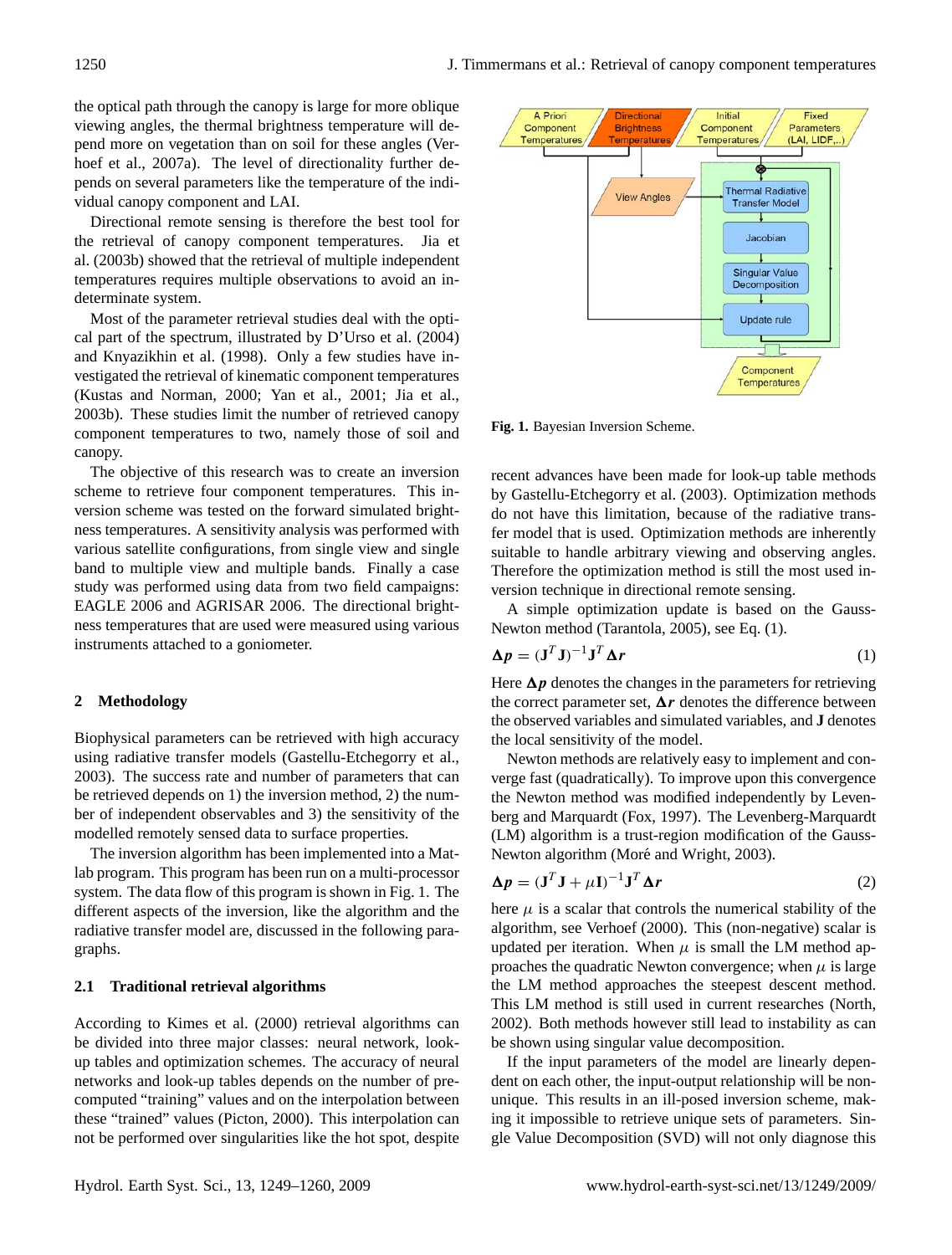problem but will give you a useful numerical answer (Press et al., 2007). The SVD method states that a Jacobian matrix J can be decomposed as

$$
\mathbf{J} = \mathbf{U}\mathbf{S}\mathbf{V}^T \tag{3}
$$

with **U** column-orthogonal  $(\mathbf{U}^T \mathbf{U} = \mathbf{I})$ , **S** diagonal and **V** orthogonal  $(\mathbf{V}^T \mathbf{V} = \mathbf{V} \mathbf{V}^T = \mathbf{I})$ . This results in the relation  $(\mathbf{J}^T \mathbf{J}) \mathbf{J}^T = \mathbf{V} \mathbf{S}^{-1} \mathbf{U}^T$ , which illustrates why the Gauss-Newton method may be suffering from difficulties, since the matrix of singular values S may contain zeros. This happens when there is linear dependence, and in that case the matrix inversion is impossible. For small singular values the corresponding change of model input parameters becomes very large, which leads to numerical instability.

#### **2.2 Bayesian optimization algorithm**

Kimes (2000) and Verhoef (2007b) showed that the ill-posed problem of model inversion can be reduced if a priori data is used. The addition of a priori information transforms the original Newtonian update rule, Eq. (1), into Eq. (4).

$$
\Delta p = \mathbf{V} \left( \mathbf{S}^2 + \mathbf{I} \right)^{-1} \left[ \mathbf{S} \mathbf{U}^T \Delta r + \mathbf{V}^T \Delta p_a \right]
$$
 (4)

Here  $\Delta p_a$  denotes the difference between the current parameter set,  $p_m$ , and the a priori values,  $p_a$ , and  $\Delta r_m$  denotes the difference between the measurements,  $r$ , and modelled observations,  $r_m$ . The variables are normalized by the respective standard deviations of the parameters, assuming a Gaussian distribution. The variable  $\Delta r$  is normalized using the sensor accuracy.

The final solution of the inversion is then given by Eq. (5). It can be seen that when the sensitivity of the model is high the model solution will dominate the solution and when it is low, the a priori solution will.

$$
p_s = \mathbf{V} \left( \mathbf{S}^2 + \mathbf{I} \right)^{-1} \left[ \mathbf{S}^2 \mathbf{V}^T p_m + \mathbf{V}^T p_a \right]
$$
 (5)

A priori information on the temperature is extracted from the shape of the directional thermal brightness temperature. The path length through the canopy depends on the viewing angle; for oblique viewing angles  $\theta_o$ , the optical path length will be large and the measured brightness temperature will depend mainly on the vegetation itself.  $T_v = T_b (\theta_o = \max (\theta_o))$ , and for nadir looking angles, the optical path length is at a minimum and the measured brightness temperature will depend more on the soil.  $T_v=T_b$  (max  $(\theta_o)$ ).

The standard deviation used to normalize this a priori information is calculated using the upper and lower limit for the vegetation and soil, assuming a Gaussian distribution. The lower and upper limits for soil are set to  $-5^{\circ}$ C and 100 $\rm{°C}$ , and for vegetation 0 $\rm{°C}$  and 42 $\rm{°C}$ .

#### **2.3 Sensitivity and uncertainty**

This Bayesian update rule not only solves the ill-posedness of the inversion problem, but also takes into account the sensitivity of the model and uncertainties in input/output parameters. The sensitivity of the radiative transfer model to the input parameters is captured by the diagonal matrix S. The uncertainty of the model and measurements is captured by the normalization of  $\Delta r$  and  $\Delta p_a$ . For example, if the sensitivity is low, the values in S will become nearly singular. In that case the update rule will be largely dependent on the a priori values.

## **2.4 Radiative transfer models**

The radiative part of the Soil Canopy Observation, Photochemistry and Energy fluxes (SCOPE) model (Tol et al., 2009) was used in the inversion. SCOPE is a soil-vegetationatmosphere transfer model. It calculates the biophysical and spectral fluxes for individual leaves. It scales these fluxes up to canopy level. SCOPE uses existing models of radiative transfer, micrometeorology and plant physiology. It uses a numerical version of the 4SAIL model.

The original SAIL model (Verhoef, 1984) is a onedimensional directional radiative transfer model. SAIL has been used in many studies. It also has been validated several times by studies like the RAMI comparison (Pinty et al., 2001; Pinty et al., 2004; Widlowski et al. 2007). Recently, Verhoef et al. (2007a) have expanded the earlier versions of the model in order to simulate also thermal radiative transfer inside a canopy, see Eq. (6). As the optical part of the spectrum can be solved analytically, this part of the model is very efficient both in computer resources as in physical representation. The calculation of the directional thermal brightness temperature increases computation time only slightly. This makes the SAIL model ideal for inversion of thermal brightness temperatures.

$$
E_o = r_{so}^* E_s + r_{do}^* E^- + \varepsilon_v^* H_c + \varepsilon_s^* H_d + \varepsilon_v^{**}
$$
  
(*H<sub>h</sub>* - *H<sub>c</sub>*) +  $\varepsilon_s^{**}$  (*H<sub>s</sub>* - *H<sub>d</sub>*) (6)

Here,  $E_o$  is the directional radiation,  $E_s$  the downwelling solar radiation,  $E^-$  the downwelling diffuse radiation,  $H_h$ and  $H_c$  are the hemispherical thermal radiation fluxes for sunlit (hot) and shaded (cold) leaves,  $H_s$  and  $H_d$  are the hemispherical thermal radiation fluxes for sunlit and shaded soil. The parameter  $r_{so}^*$  is the total reflectance for direct radiation,  $r_{do}^{*}$  is the total reflectance for diffuse radiation,  $\varepsilon_v^{*}$ and  $\varepsilon_v^{**}$  are the effective emissivities for sunlit and shaded vegetation, and  $\varepsilon_s^*$  and  $\varepsilon_s^{**}$  are the effective emissivities for sunlit and shaded soil. These parameters are calculated by SAIL using single leaf thermal emissions and single leaf reflectance/transmittance spectra (Table 1).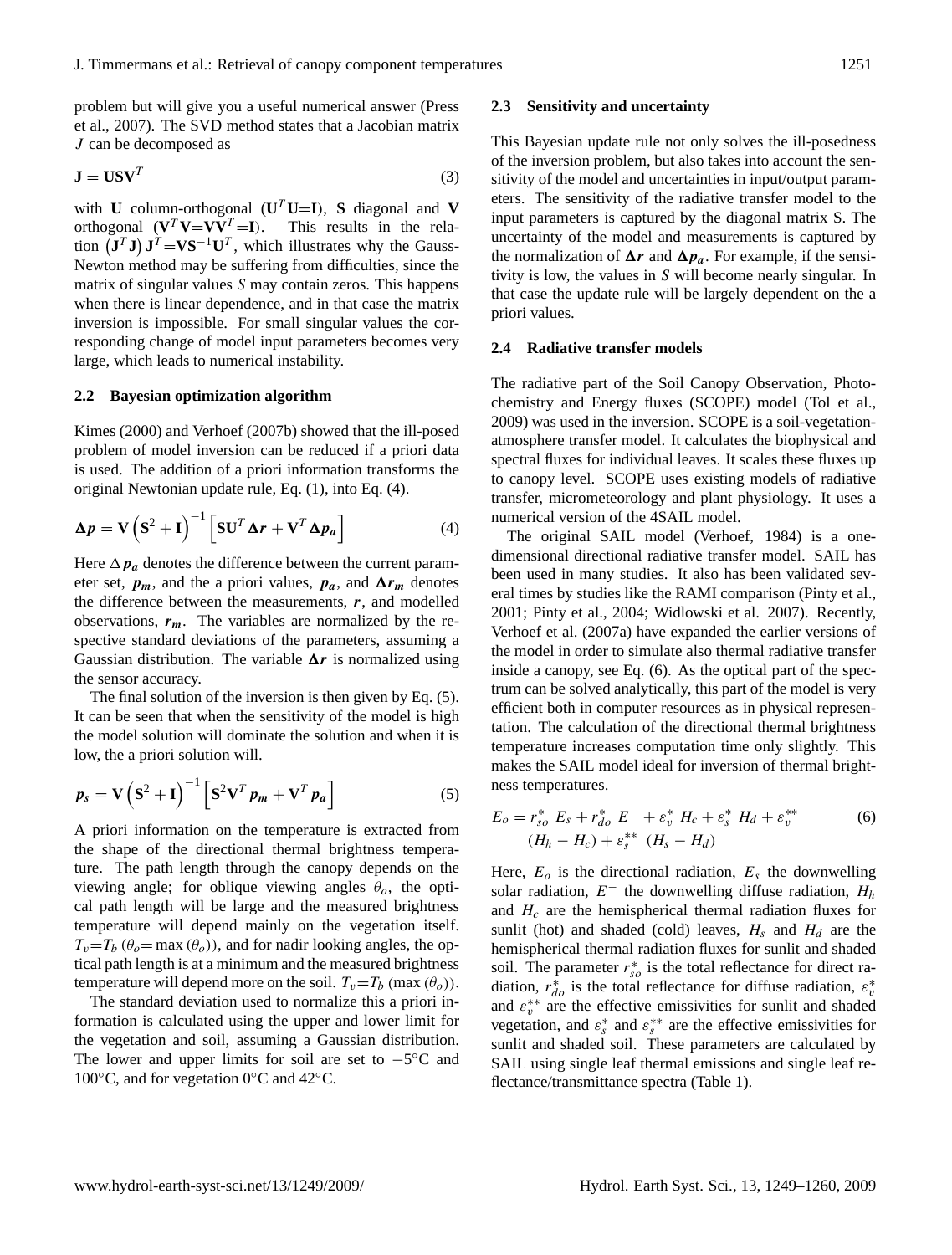| LAI                                                                 | Leaf Area Index                               | 1.50             |         |
|---------------------------------------------------------------------|-----------------------------------------------|------------------|---------|
| h                                                                   | Hotspot parameter                             | 0.05             |         |
| $LIDE_a$                                                            | Leaf Inclination density function parameter a | $-0.35$          |         |
| LIDF <sub>b</sub>                                                   | Leaf Inclination density function parameter b | $-0.15$          |         |
| $\rho_l$                                                            | Single leaf reflectance                       | <b>PROSPECT</b>  |         |
|                                                                     | Single leaf emissivity (sunlit)               | 0.99             |         |
| $\begin{matrix} \varepsilon_v^* \\ \varepsilon_v^{**} \end{matrix}$ | Single leaf emissivity (shaded)               | 0.99             |         |
| $\theta_{\rm S}$                                                    | Sun zenith angle                              | $[0 - 60]$       | $\circ$ |
| $\theta_s$                                                          | Observer zenith angle                         | sensor dependant | $\circ$ |
| $\psi$                                                              | Relative sun-object azimuth angle             | sensor dependant | $\circ$ |

**Table 1.** SAIL required Input Parameters. The LAI value given is only used in the sensitivity analysis, as LAI was measured during the field campaigns.

<span id="page-3-0"></span>**Table 2.** Input parameters for single leaf reflectance and emission.

| N        | Mesophyll structure parameter  | 1.400       |                         |
|----------|--------------------------------|-------------|-------------------------|
| $C_{ab}$ | Chlorophyll a and b content    | 60.000      | $\mu$ g/cm <sup>2</sup> |
| $C_w$    | Water Content                  | 0.009       | cm                      |
| $C_m$    | Dry matter                     | 0.012       | $g/cm^2$                |
| $C_{S}$  | Senescent material             | 0.000       |                         |
| $T_c$    | <b>Sunlit Leaf Temperature</b> | See Fig. 2. | $(^{\circ}C)$           |
| $T_c$    | <b>Shaded Leaf Temperature</b> | See Fig. 2. |                         |

Single leaf reflectance is calculated by the PROSPECT model (Jacquemoud et al., 1990). This model is able to parameterize the leaf reflectance using 5 parameters. These parameters are listed in Table 2.

Emitted single leaf thermal radiation is calculated using Planck's radiance function on basis of the component temperatures (Table 2). Planck's equation, Eq. (7), calculates the emitted flux per wavelength and bandwidth (Quattrochi and Luvall, 2004):

$$
H(\lambda) = \pi I(\lambda) = 2\pi \int_{\lambda_1}^{\lambda_2} \frac{hc^2}{\lambda^5 \exp\left[(hc/\lambda kT) - 1\right]} d\lambda \tag{7}
$$

here  $\lambda$  is the wavelength (m), h denotes the Planck constant (Js), c the speed of light, k Boltzmann's constant ( $J K^{-1}$ ) and  $T$  the temperature of the component  $(K)$ . The integration is performed over bandwidth  $\lambda_2-\lambda_1$ .

The soil reflectance is not modelled but a standard spectrum, gravelly soil, is taken from the DART spectral database (Gastellu-Etchegorry et al., 2004) and Lambertian reflectance is assumed. The soil thermal emission are calculated using the Eq. (7), but with the sunlit and shaded contact temperatures,  $T_h$  and  $T_d$ .

Note that the current method assumes that the component temperatures are homogeneous per component. However the temperature of sunlit leaves sunlit leaves has variations in the

**Table 3.** Input parameters for soil reflectance and emission.

| $\rho_{\rm s}$        | DART spectral database ()                    | Gravelly<br>Soil |               |
|-----------------------|----------------------------------------------|------------------|---------------|
| $\varepsilon_{s}^{*}$ | Soil emissivity (sunlit)                     | 0.95             |               |
| $\varepsilon_s^{**}$  | Soil emissivity (shaded)                     | 0.95             |               |
| $T_h$                 | Sunlit Soil Temperature $(^{\circ}C)$ (hot)  | See Fig. 2.      | $(^{\circ}C)$ |
| $T_c$                 | Shaded Soil Temperature $(^{\circ}C)$ (cold) | See Fig. 2.      | $(^{\circ}C)$ |

range of 5–10 K around the average temperature. This variation in temperature depends on the biophysical processes in the leaf. As the inversion method will only be run over the radiative transfer part, these biophysical processes will not be taken into account, and we will retrieve the four "mean" component temperatures. The inversion method can also be used over the complete SCOPE model, but due to computational demands this is left out of this paper.

## **3 Case study**

The algorithm is test using both simulated and measured data of directional brightness temperatures. Concurrently to the acquisition of the directional brightness temperature in the field, measurements on vegetation structure and emissivity were performed.

In time-limited field campaigns the chance of encountering all these scenarios needed for a thorough sensitivity analysis is very small. In order to explore the performance of the algorithm in different conditions, forward simulated brightness temperatures are used. The advantage of forward simulations is that one can also simulate future satellites like SPECTRA (Sobrino and Jiménez-Munõz, 2005; Verhoef, 2007a).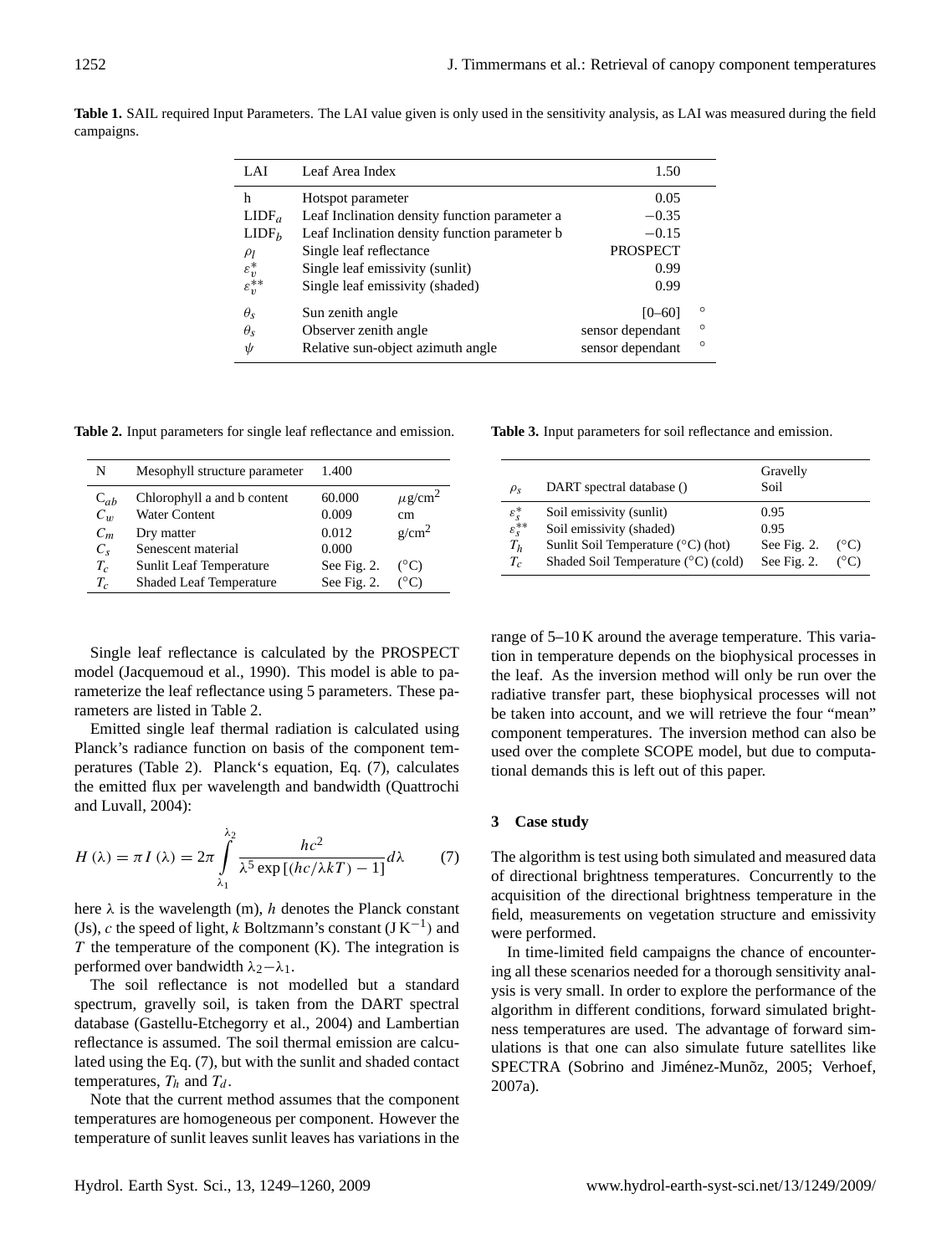**Table 4.** Sensor characteristics. <sup>1</sup> The number of thermal bands shown here is the amount of bands with wavelength  $>8 \mu m$ . <sup>2</sup> The Irisys 1011 is attached to a goniometric system, enabling complete hemispherical coverage; the number of observations angles is divided over 1 nadir, 4 across-solar-plane 4 across-solar-plane.

| Sensor                   | Nr.<br>Thermal<br>Bands <sup>1</sup> | Thermal<br><b>Bands</b><br>Spectrum <sup>1</sup> | Thermal<br>Spectral<br>Resolution | Absolute<br>Thermal<br>Accuracy | Nr.<br>Observation<br>Angles |
|--------------------------|--------------------------------------|--------------------------------------------------|-----------------------------------|---------------------------------|------------------------------|
|                          |                                      | $(\mu m)$                                        | $(\mu m)$                         | (K)                             |                              |
| Irisys 1011              | 1                                    | $08.00 - 14.00$                                  | 6.00                              | 0.5                             | $1$ (nadir)                  |
| Landsat 7                |                                      | $10.40 - 12.50$                                  | 2.10                              | 0.6                             | $1$ (nadir)                  |
| <b>AATSR</b>             | 2                                    | $10.40 - 12.50$                                  | $0.90 - 1.00$                     | 0.1                             | $1$ (nadir)                  |
| <b>ASTER</b>             | 5                                    | $08.12 - 11.65$                                  | $0.35 - 0.70$                     | 1.0                             | $1$ (nadir)                  |
| <b>MODIS</b>             | 5                                    | $08.40 - 14.39$                                  | 0.50                              | 0.5                             | $1$ (nadir)                  |
| <b>AATSR</b>             | $\mathfrak{D}_{\mathfrak{p}}$        | $10.40 - 12.50$                                  | $0.90 - 1.00$                     | 0.1                             | 2                            |
| <b>SPECTRA</b>           | $\mathfrak{D}_{\mathfrak{p}}$        | $10.30 - 12.80$                                  | 0.50                              | 1.0                             | 7                            |
| Irisys 1011 (Goniometer) | 8                                    | $08.00 - 14.00$                                  | 6.00                              | 0.5                             | $\mathbf{Q}^2$               |

## **3.1 Sensitivity analysis**

The forward simulations were performed for different sensors and for different scenarios. The total number of simulations was 3840 scenarios (consisting of 8 sensors, 8 component temperature profiles, 10 solar Zenith angles and 6 noise profiles. Note that in reality the component temperature profiles are the result of the surface energy balance and consequently the solar zenith angles. However in this case the temperatures are set independently for the sensitivity analysis.

## **3.1.1 Number of parameters**

The retrieval algorithm was executed over each of these scenarios three times. The number of parameters to be retrieved was varied during these retrievals, to investigate how close the inversion was to becoming ill-posed. These extra parameters that will be retrieved are the air temperature and the surface temperature. These parameters were proposed due to their high significance in estimating evapotranspiration and the difficulty in current retrieving algorithms.

## **3.1.2 Sensors**

In order to investigate the potential of multidirectional remote sensing several sensors have been simulated, see Table [2.](#page-3-0) These instruments range from broadband ground instrument, like the Irisys 1011 Thermal Camera (Sobrino et al., 2005) to multispectral solo-directional satellite sensors, like ASTER (Yamaguchi et al., 1998) and multispectral multidirectional satellite sensors, like AATSR (Prata et al., 1990).

#### **3.1.3 Temperature profiles**

The number of parameters that can be retrieved depend mainly on the number of independent angular measurements. The level of directionality depends mainly on the differences in temperatures of the individual components. The lower the difference in component temperatures, the lower the level of directionality in the brightness temperatures is. This limits the number of independent angular measurements (Li et al., 2003).

Therefore different component temperature profiles were used to investigate the limitations of the retrieval algorithm. In total 8 profiles were simulated, representing summer, winter and autumn/spring profiles and 1 homogeneous profile (Fig. 2).

## **3.1.4 Solar angles**

The shape of the directional brightness temperature depends greatly on the solar angle. The solar angle controls the sunlit fraction of soil and vegetation. Differences in irradiance cause heterogeneity in temperatures through energy balance. A thermal hot spot may be observed when sunlit soil is warmer than shaded soil.

## **3.1.5 Noise**

The directional behaviour of the brightness temperatures can be lost if the noise in the measurement is too high. Therefore the effect of different levels of noise on the retrieval algorithm should be investigated. Different levels of sensor noise were added to the directional brightness temperatures in order to investigate the success of retrieval algorithm as is shown in Eq. (8). Regarding the SAIL-inherent error, this was considered to be outside the scope of this present paper.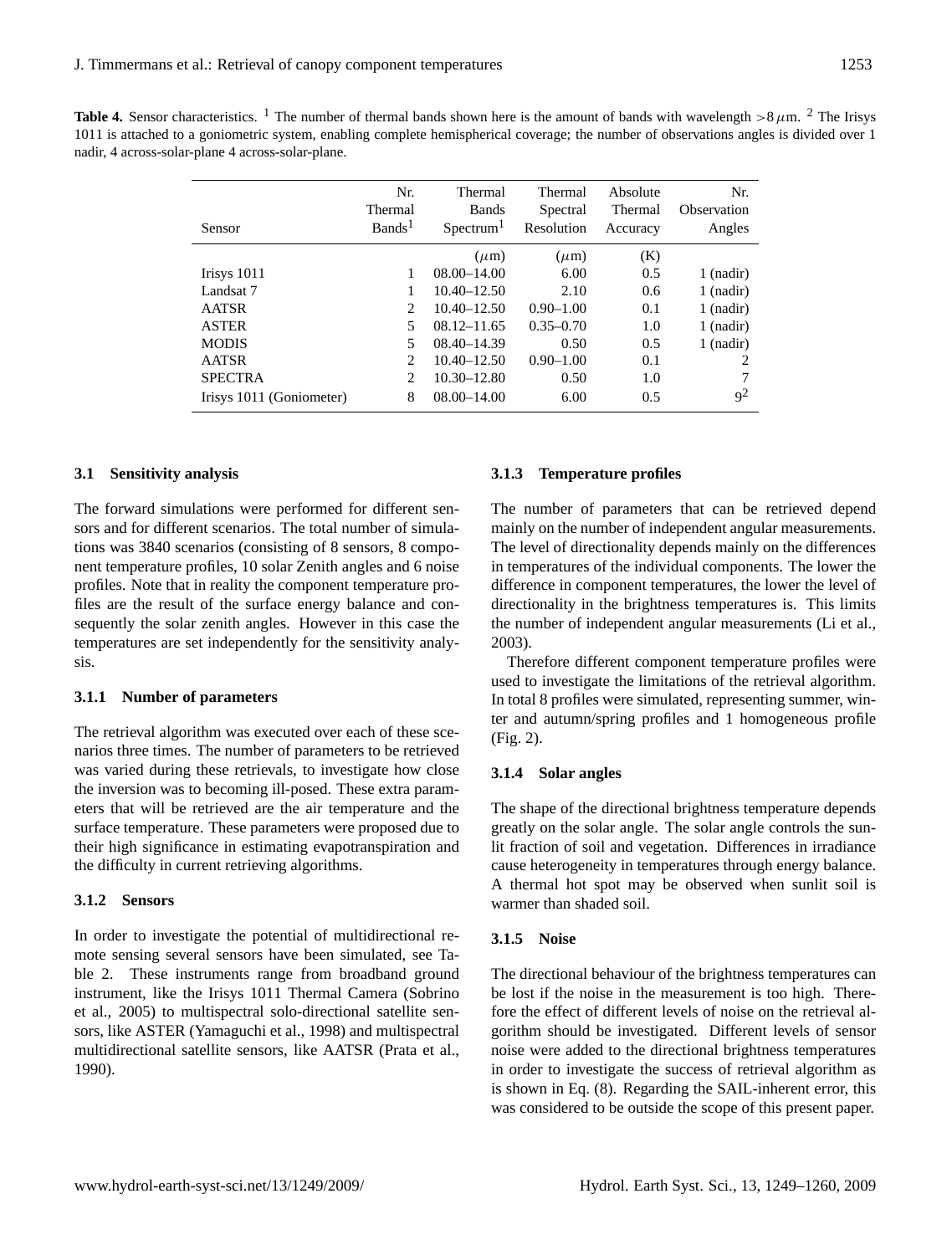

Fig. 2. Temperature Profiles. In  $(A)$  the temperature profiles. In  $(B)$  the corresponding directional brightness temperatures are shown. The a-symmetry in the directional brightness temperature is caused by the difference in observed sunlit/shaded vegetation/soil.

$$
T_{\rm bm}(i_{\rm band}, i_{\rm obs}) = T_{\rm bt}(i_{\rm band}, i_{\rm obs}) + dT_{\rm bn}(i_{\rm band}, i_{\rm obs}) \tag{8}
$$

with

$$
dT_{bn}(i_{band}, i_{obs}) = N_l A_s(i_{band}) \Re(i_{band}, i_{obs})
$$
 (9)

The measured brightness temperature,  $T_{bm}$  at band  $i_{band}$  and observation angle  $i_{\text{obs}}$ , is calculated as the sum of the "true" brightness temperature,  $T_{\text{bt}}$  and the noise  $dT_{\text{bn}}$ . The noise is calculated as the product of a noise level  $N_l$ , the sensor accuracy  $A_s$  and random value,  $\Re$ . The random values are generated with a normal distribution (std  $(\Re) = 1$  and mean  $(\Re) = 0$ .

Note that most researches simulate sensor noise by using the specified noise equivalent temperature difference (NEdT) that is given in the sensor documentations. This study aims to investigate the success rate of the algorithm for other than sensor noise as well. For this reason, the NEdT approach is considered too limited for this study.

#### **3.1.6 Success rate**

The success of the retrieval is evaluated using the ratio of  $RMSE_m$  and  $RMSE_i$ , see Eq. (10).

$$
S_r = \frac{\text{RMSE}_m}{\text{RMSE}_i} \tag{10}
$$

With

RMSE<sub>m</sub> = 
$$
\sqrt{\frac{1}{N} \sum_{i}^{N} (p_m(i) - p_t(i))^2}
$$
 (11)

RMSE<sub>i</sub> = 
$$
\sqrt{\frac{1}{N} \sum_{i}^{N} (p_a(i) - p_t(i))^2}
$$
 (12)

Here,  $S_r$  is the success rate,  $RMSE_m$  is the root mean square error between the retrieved parameters,  $p_m$ , and true parameters,  $p_t$ ; RMSE<sub>i</sub> is the root mean square error between the

 $6 = T_{\text{bt}}(i_{\text{band}}, i_{\text{obs}}) + dT_{\text{bn}}(i_{\text{band}}, i_{\text{obs}})$  (8) a priori parameters,  $p_a$ , and true parameters. Values for S<sub>r</sub> lower than 1 denote that the inversion has improved compared to the a priori estimates of the parameters; values for  $S_r$  higher than 1 denote that the inversion has deteriorated the a priori estimates; values of 1 denote that the inversion has neither improved or deteriorated upon the a priori estimates.

> Note that the success rate uses averages the separate error for the different parameters. As the algorithm is based on the Gauss-Newton method, it optimizes the overall error resulting in larger errors for components that are less frequent (such as sunlit soil in the case of high LAI).

## **3.2 Field measurements**

The field measurements were acquired with an Irisys 1010 thermal radiometer (Sobrino et al., 2005) that was attached to a goniometer (Timmermans et al., 2009; Li et al., 2004). A goniometer is a device enabling complete hemispherical measurements. The total number of angular positions per run was 9. After each run a complimentary run was performed at 45 degrees offset in the azimuthal direction. The combination of the two runs takes 5 min. The meteorological parameters and nadir brightness temperatures were observed in order to characterize the dynamical change in component temperatures. In the post processing the runs were filtered based on these observations.

The datasets that are used were acquired in two field campaigns. The first dataset contains the field measurements of the EAGLE 2006 field campaign (Su et al., 2007, 2009). This field campaign was organized by the ITC in collaboration with the ESA in the EAGLE framework. The measurements were performed over young maize (LAI=0.2) and tall grass (LAI=2.5). The sites are part of the KNMI measurement facility situated near the Cabauw meteorological tower (Van Ulden and Wieringa, 1996), in the central part of the Netherlands. The second dataset was acquired during the AGRISAR 2006 field campaign. The measurements were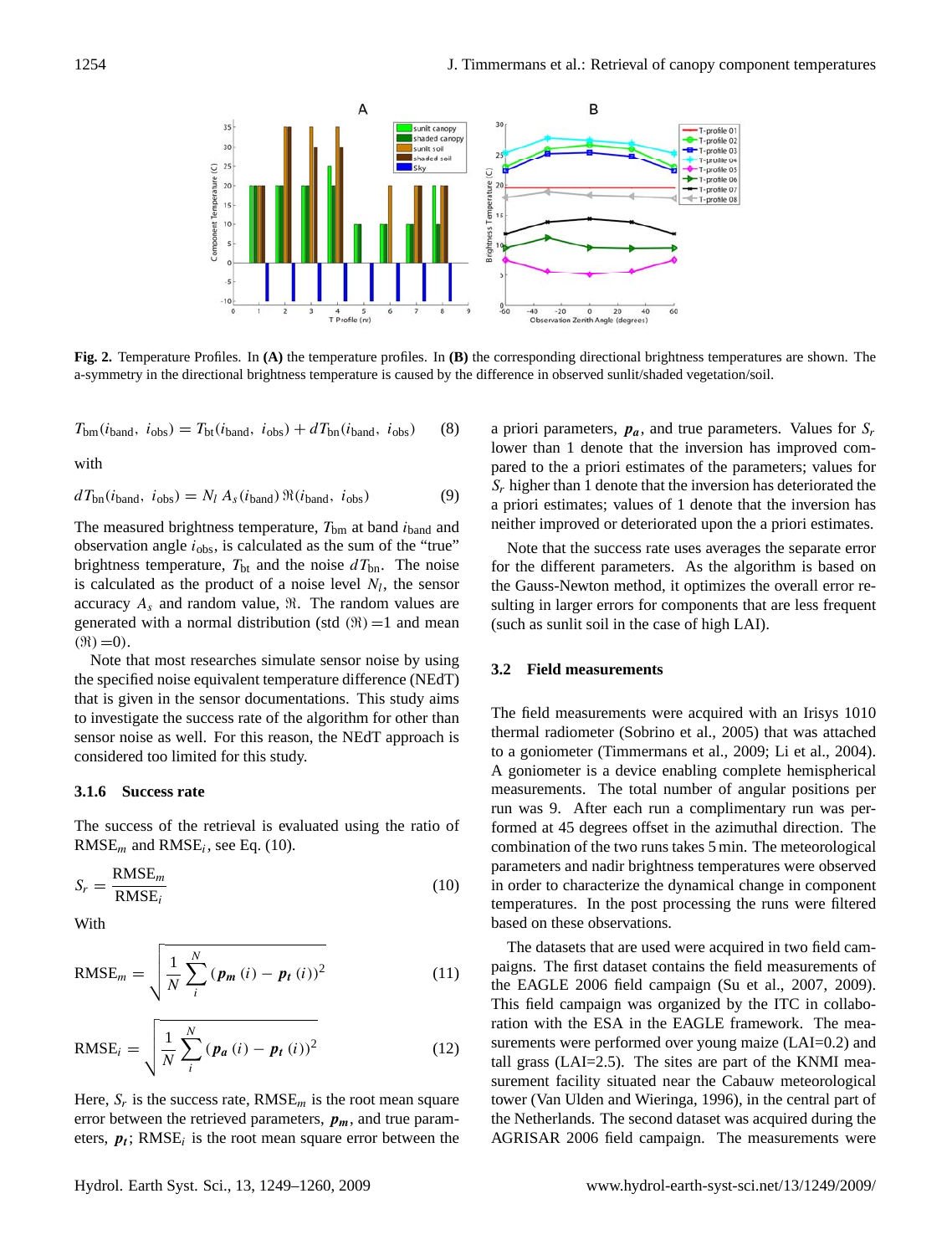

**Fig. 3.** Success rate of different satellites for different temperatures and noise levels. The solar zenith angle for these simulations was 46.7 degrees. **(A–D)** show respectively a noise level of 0.0, 0.4, 0.8 and 1.0.

performed over mature maize (LAI=1.5), wheat LAI=4.0), sugar beet (LAI=2.0) and barley (LAI=3.5).

# **4 Results**

# **4.1 Sensitivity study**

Figure 3 shows the success rate  $S_r$  of retrieving component temperatures, for the sensors, temperature profiles and noise levels. The values of the component temperatures in most scenarios are not improved using the retrieval algorithm with monodirectional sensors and even deteriorate with increasing noise level:

- ber of unique measurements. The measurements per tures will never have a complete homogeneous band are highly correlated (see Planck's function). ature ature and LAI. Therefore no improvement is observed. 1. The improvement of the retrieval depends on the num-Therefore no improvement is observed.
- 2. The retrieval algorithm only improves on the a priori information for temperature profile 1, but the directional brightness temperature of  $T$ -profile 1 is does not exhibit directional behaviour. This directional brightness temperature is used as a priori information. As a priori temperature is based on brightness temperature, the retrieval algorithm improves upon first estimation this using the emissivities.

The values of the component temperatures in most scenarios are improved using retrieval algorithm with the multidirectional sensors. Although the success rate reduces with increasing noise levels, only for certain scenarios the success rate becomes unacceptable:

- 1. The improvement of the retrieval  $(S_r < 1.0)$  is apparent for all T-profiles with  $N_l$  < 1.0. Even for very high noise levels  $N_l$ =0.8 the values of the success rate are below 1.0.
- consequently will not find the correct canopy compo-2. The success rate for (T-profile=1  $\omega N_l > 1.0$ ) is not acceptable. The retrieval of the component temperatures is actually worse than for monodirectional sensors. For T -profile 1 the directional brightness temperature is uniform over the viewing angles (Fig. 2). The shape of the added noise, controlled by  $\Re$ , will then dominate the shape of the directional brightness temperature. The retrieval algorithm tries to fit this shape, and therefore nent temperatures. In reality the component temperatures will never have a complete homogeneous temperature.
	- 3. For the scenario  $(N_l=1.0)$  the success rate predominantly depends on the shape of the random values,  $\mathfrak{R}$ , which is unacceptable. Note that the added noise in this scenario is of the same order as the sensor sensitivity. This is an order of magnitude higher than usual sensor noise.

The best average success rate for  $T$ -profiles  $2-7$  is achieved by multi-directional sensors: the SPECTRA sensor (0.3), than by the Goniometric setup (0.3) and the AATSR  $(0.5)$ .

In addition to the retrieval of four parameters, two other inversions were performed to retrieve five and six parameters. The extra parameters to be retrieved were sky temperature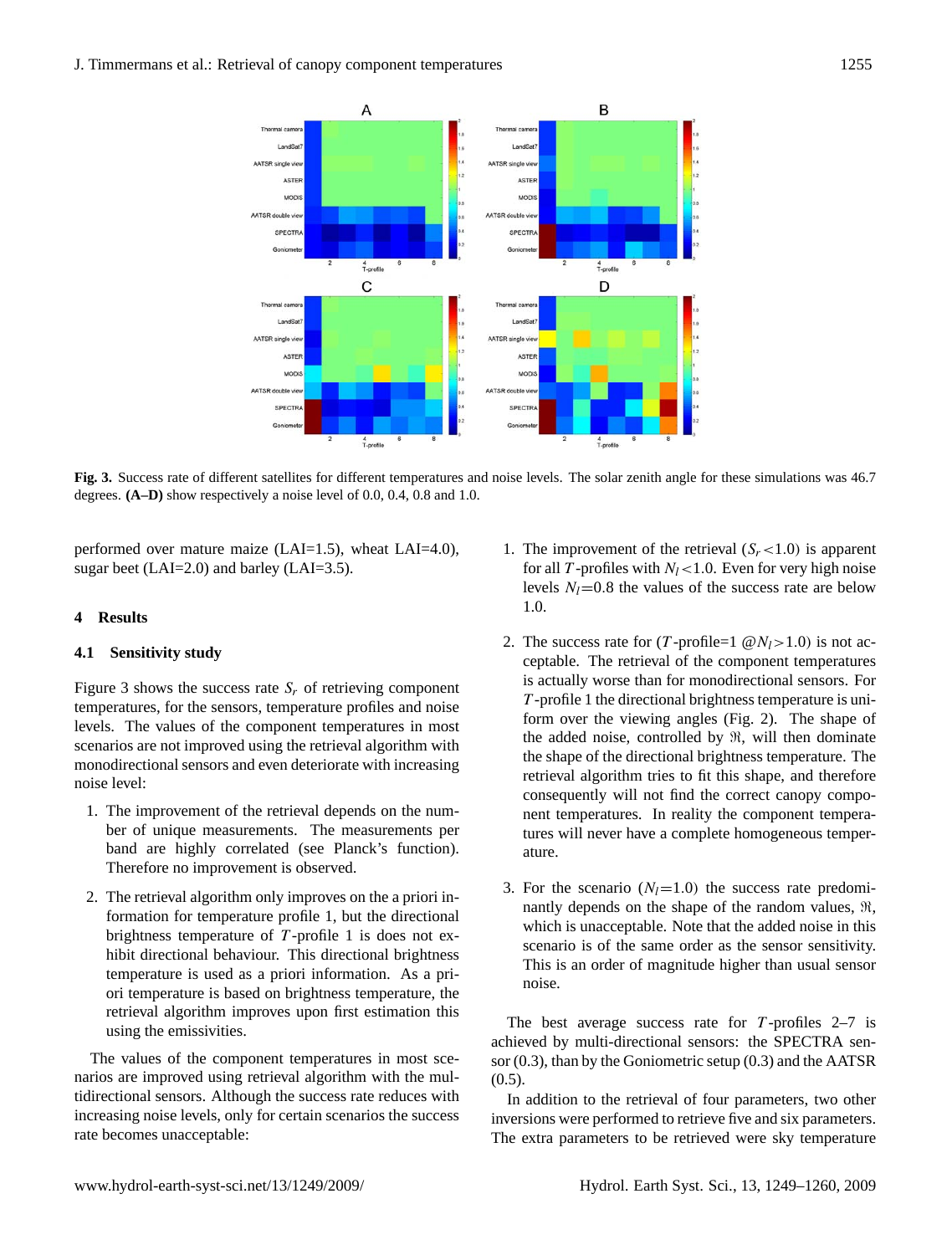

Fig. 4. Success rates on the retrieval of 4, 5 and 6 parameters for the retrieval of Component temperatures, sky temperatures and LAI. In the  $\mathcal{S}$  temperatures, sky temperatures and LAI. In the case of  $\mathcal{S}$ case of 4 parameters, only component temperatures are retrieved, resulting in a success rate of 1 for sky temperature and LAI.

and leaf area index (LAI). The overall success rate of these  $\frac{45}{10}$ runs is shown in Fig. 4.

- 1. The success rate for the component temperature remains acceptable, with only a slight reduction when retrieving six parameters.
- 2. The overall success rates for the retrieval of sky temperature are unacceptable  $(S_r > 1.0)$  for AATSR and MODIS. As the success rate of the component temperature is unaffected.
- 3. The overall success rates for the retrieval of LAI are promising  $(S_r \leq 1.0)$ . As LAI is usually retrieved using optical measurements this algorithm can be used to enhance this value with the extra information of thermal measurements.

#### **4.2 Field measurements retrieval**

Three time series were made with the goniometer during the EAGLE 2006 fieldcampaign. Of the three time series two were made over the tall grass and one time series was made over the maize (Fig. 5–6). The lines represent the mean measured brightness temperature. The error bars denote the RMSE between the measured and the retrieved directional brightness temperature. The RMSE for grass is about 0.5 K and for maize 2.5 K. The difference between the measured and modelled will be explained in detail in the following section (discussion).

In (uiscussion).<br>The measured brightness temperatures over the grass were performed during two days, 12 June 2006 and 14 June 2006. performed during two days, 12 June 2006 and 14 June 2000.<br>The brightness temperatures were higher on the first day than on the second day: on the first day the measurements were performed in the afternoon with clear skies, while on the second day the measurements were performed early in the morning with overcast conditions.



tional brightness temperature; the error bars represent the RMSE<br>between the measured en modelled brightness temperatures **Fig. 5.** Retrieved canopy component temperatures of grass on 12 June 2006 and 14 June 2006. The dots represent the mean direcbetween the measured en modelled brightness temperatures.

maach are mean<br>mean directional brightness temperatures at 15:30 and 15:52 on first day are  $1.5 K$  creases during the day, where the vegetation temperature remeasured. lower than the soil temperatures. The soil temperature decreases during the day, where the vegetation temperature renation sun on the different components. As the sun reaches lower angles, the soil is shaded by the canopy, whereas the leaves high in the canopy still receive sunlight.

The maize temperatures are always lower that the temperatures of soil. Both sunlit maize and soil display the same temporal behaviour as the directional brightness temperature. However shaded maize and soil do not display the same temporal behaviour. This is caused by the structural parameters of the maize. As the maize was very young the vegetation height was about 10 cm and the LAI about 0.2. For high sun angles the thermal image was dominated by the sunlit soil,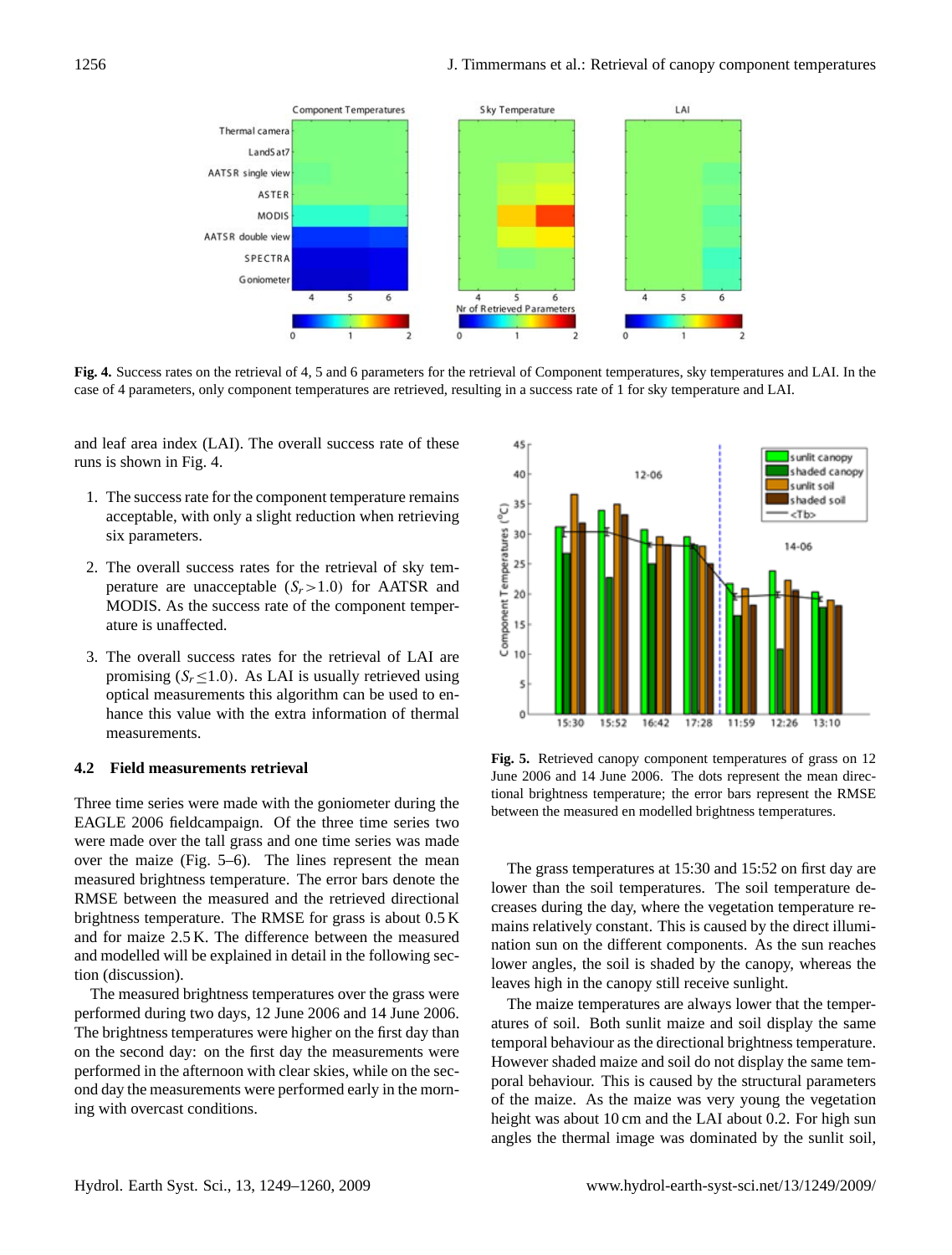

 $\frac{1}{2}$  measured en modelled brightness temperatures. **Fig. 6.** Retrieved canopy component temperatures of young maize on 18 June 2006. The dots represent the mean directional brightness temperature; the error bars represent the RMSE between the measured en modelled brightness temperatures.

10 model in the canopy. For very low sun angles the thermal image is as the amount of shaded soil is very small due to the height dominated by sunlit vegetation. The sensitivity of the shaded components is therefore very low for sparse low canopies.  $\frac{1}{100}$  RMSE between the measured energy temperatures.

During the AGRISAR campaign the emphasis of the measurements was on the effect of structural differences between crops on the directional brightness temperatures. Therefore the measurements were performed over more vegetation types, but with less temporal resolution (Fig. 7). The lines represent the mean measured brightness temperature. The error bars denote the RMSE between the measured and the retrieved directional brightness temperature. The RMSE for maize, wheat, sugar beet and barley is respectively 2.85 K, 0.29 K, 0.75 K and 0.67 K. The measurements of the maize are left out for further investigation because of the high RMSE for maize, and the absence of more (temporal) measurements

scattering and absorption. This high level of homogeneity The retrieval of parameters other than the component tem-<br>causes the relatively small variations in the vegetation tem-<br>peratures by forward simulated thermal (dire The variance in the observed component temperature differs between the crops. The largest variance between the component temperatures is found for sugar beet. Wheat and barley display similar behaviour. Both wheat and barley are considered very homogeneous as they were fully developed, have a large LAI, with similar leaves in terms of leaf angles causes the relatively small variations in the vegetation temperatures. As the measurements were performed during midday the soil temperature are higher than the shaded vegetation temperatures.



Fig. 6. Retrieved canopy component temperatures of young maize Fig. 7. The retrieved canopy component temperatures of maize (M), wheat (W), sugar beet (S) and barley (B). The dots represent the **Fig. 7.** The retrieved canopy component temperatures of maize (M), wheat (W), sugar beet (S) and barley (B). The dots represent the RIVISE between the measured en modelled brightness temperatures. mean directional brightness temperature; the error bars represent the RMSE between the measured en modelled brightness temperatures.

#### **4.3 Discussion**

The potential of the Bayesian inversion and multidirectional imagery has been demonstrated. For monodirectional sensors no improvement upon the a priori estimates is found. The success rates values for monodirectional sensors are for the most part 1. Only for unrealistically high noise profiles are there unacceptable found. As success rates of 1 denote no deterioration upon a priori estimates the algorithm can be run as a post-processor on Level 3 satellite imagery without cause for concern for deterioration of the products. The retrieval of component temperatures by forward simulated thermal (directional) brightness temperatures is successful for all the directional sensors, as the values for the success rate all pre-dominantly below 1.

Of all possible view angles, the along-track configuration proves the highest potential. The SPECTRA and goniometric configuration have the same success rate. The additional cross solar plane angles therefore do not contribute a lot. Also in space cross solar planes viewing angles are impossible to retrieve. In the field a goniometric setup is preferred. With a SPECTRA configuration the setup should be changed every acquisition due the changing solar azimuth angles.

day the soll temperature are higher than the shaded vegeta-<br>tion temperatures.<br>adiation for sky temperature is very low. As a result the in the AGRISAR field measurements. As LAI is usually re-The retrieval of parameters other than the component temperatures by forward simulated thermal (directional) brightness temperatures is not successful for sky temperature and moderately successful for LAI. The sensitivity of directional algorithm fails to retrieve this parameter. The sensitivity of directional radiation is very high for LAI, as is also proven trieved using optical measurements the need for retrieval of this parameter through thermal measurements is low. How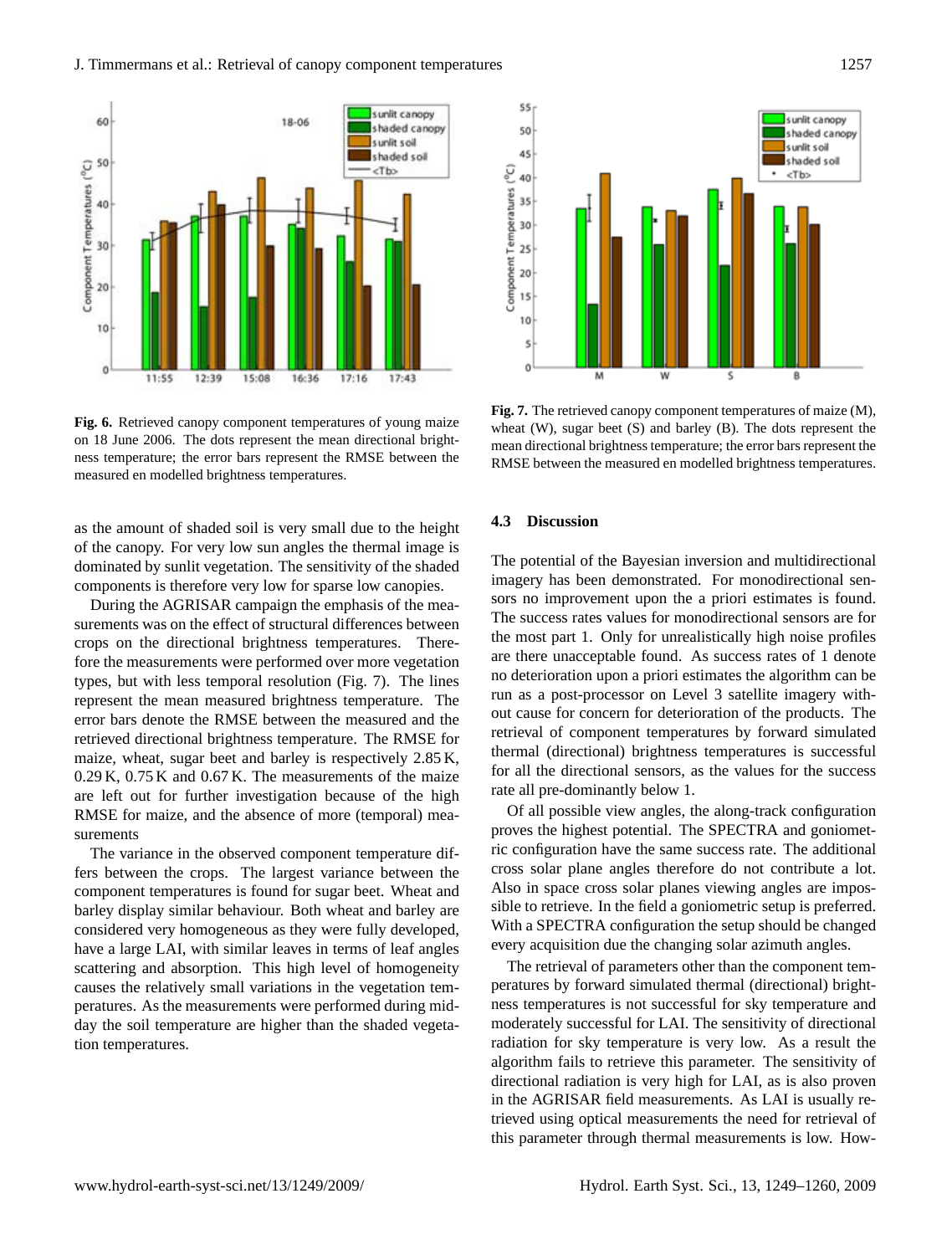ever in the absence of optical measurements, for example in night time, this procedure could be used.

The retrieval of component temperatures by measured thermal directional brightness temperatures is successful for all crops except mature maize. The retrieval resulted in a large RMSE between the retrieved and measured directional brightness temperature.

The values of the RMSE between retrieved and directional brightness temperature is influenced by the goniometric setup. In some of the thermal images the aluminum tracks of the goniometer are visible, and contaminate the measurement. These tracks have a significant lower brightness temperature than the vegetation or soil. The amount of track visible is much higher for low LAI with low vegetation height than for high LAI with high vegetation height. In the case of the mature maize (AGRISAR) even though the canopy had a high LAI and vegetation height, a gap in the canopy caused the visibility of the tracks. As these tracks usually have a significant temperature than the soil or canopy, the images can be filtered. As this is beyond the scope of this paper has not been considered.

## **5 Conclusions**

A method is presented to retrieve up to four canopy component temperatures from directional measurements. The method inverts the radiative transfer model 4SAIL to retrieve the four component temperatures (sunlit/shaded vegetation/soil). The inversion is based on a modified Gauss-Newton optimization scheme. The modification incorporated the use of a priori knowledge to ensure closure of the inversion problem. Further measures, to ensure closure, were the introduction of singular value decomposition on the Jacobian sensitivity matrix.

The method was tested over a large dataset of forwardsimulated data, as a sensitivity analysis. The forward simulations were performed for 8 satellite sensors, 10 solar zenith angles 8 sensors and 6 noise levels. The solar zenith angles varied between 0 and 60 degrees. The temperature profiles were representative of component temperatures in the summer, winter, and autumn. One additional scenario (with homogeneous temperatures) was used, in order to test the system. The sensors that were simulated consisted of ground sensors, existing satellite sensors and future satellite sensors. The sensor characteristics like accuracy were used to normalize the parameters in the inversion scheme. The noise added to the forward simulations is also based on these sensor characteristics. Instead of the NEdT, the noise added to the (directional) brightness temperatures were a percentage of the sensor accuracy. Three retrieval runs were performed with four, five and six number of parameters to be retrieved, (four canopy components, sky temperature, and leaf area index).

The results of these sensitivity analyses prove that the algorithm is capable of using the extra information in the directional brightness temperature to retrieve the four component temperatures, and to lesser extent leaf area index. The retrieval of sky temperature fails with this method. Only an improvement on the a priori information was observed when using multidirectional imagery. Here the success rate of the inversion is good for all solar zenith angles, most temperature profiles and all but the highest noise levels. When the temperature profile is completely homogeneous, the success rate was unsatisfactory. For homogeneous temperature profiles the added noise introduces a shape in the "homogeneous" brightness temperature. The retrieval algorithm will then try to model this shape resulting in a worse estimation of the component temperatures. Fortunately this scenario is rarely observed, as sunlit components will almost always have a higher temperature than shaded components. In the case of cloudy days this scenario may occur, however the satellite will not be able to observe it.

The method was finally run over the datasets from two field campaigns. These datasets included a temporal datasets over grass and maize, and a multi-crop dataset over maize, wheat, sugar beet and barley. The method produced good results for the component temperature. However the RMSE between the measured and retrieved directional brightness temperature exceeded sensor accuracy levels for certain scenarios. This is caused by the aluminum track of goniometric setup that has a different temperature than the four canopy components. As these temperatures are not filtered out of the thermal images, they produce an RMSE of between 0.5 K and 2.5 K, depending on the LAI. As these errors were not present in the sensitivity analysis, which was performed with a low LAI, we are confident that filtering the images for these tracks will increase the efficiency of the inversion method.

*Acknowledgements.* This research was performed under the framework of "Modeling radiation, heat and mass (water vapor and carbon) exchanges at the land-atmosphere interface using multi-angular optical and thermal measurements", project number EO-071. This project was funded by the Netherlands Institute for Space Research (SRON). The EAGLE and AGRISAR campaigns were carried out in the framework of the Earth Observation Envelope Program of the ESA, and were partly financed by the EU 6FP Project, SRON EO-071, and the ITC International Institute for Geo-Information Science and Earth Observation. The authors thank, Zoltan Vekerdy, Kitsiri Weligepolage, Wim Timmermans and Remco Dost for fieldwork and data processing and coordination during the EAGLE and AGRISAR campaigns.

Edited by: J. Wen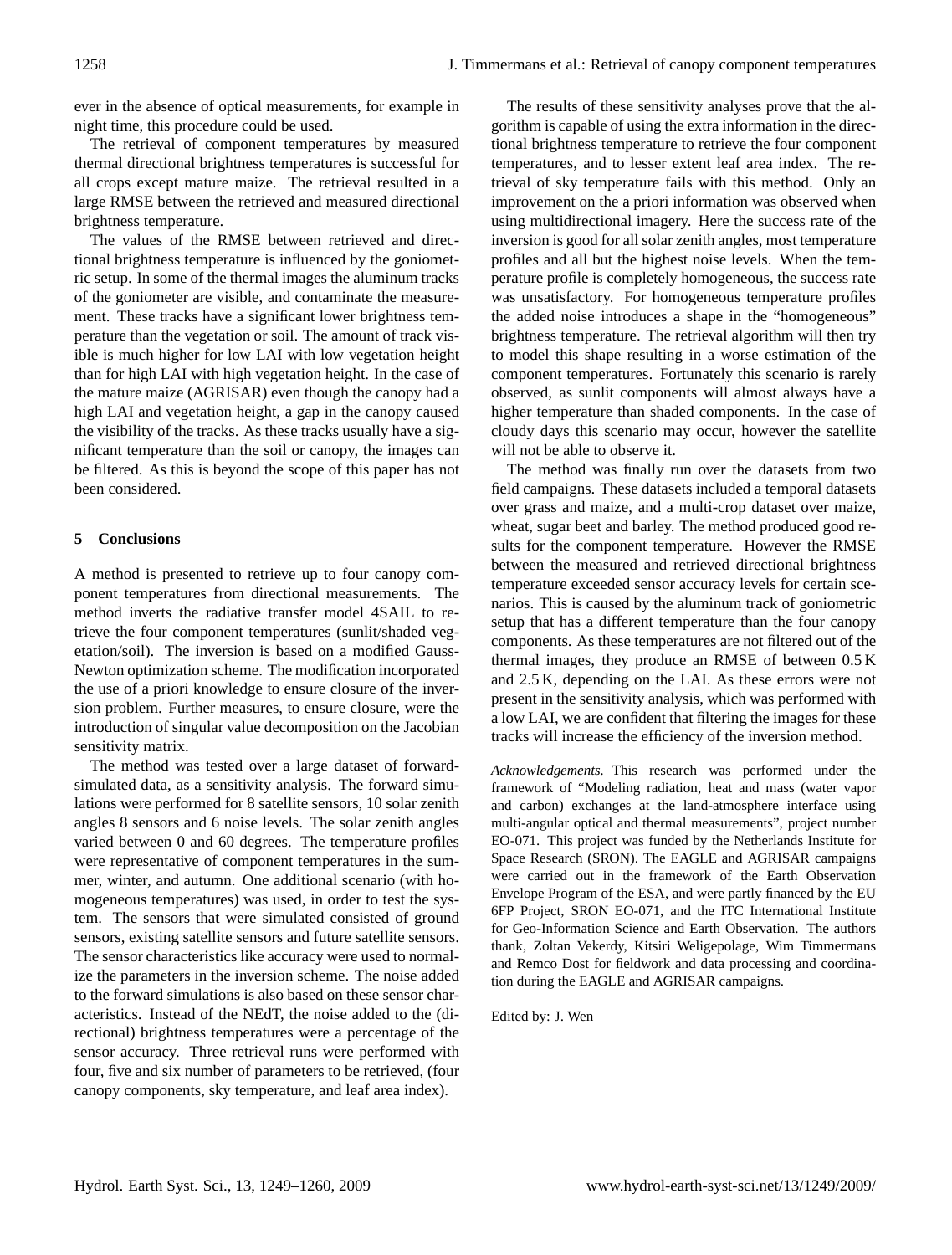# **References**

- Bastiaanssen, W. G. M., Menenti, M., Feddes, R. A., and Holtslag, A. A. M.: a Remote Sensing Surface Energy Balance Algorithm, for land (SEBAL) 1: Formulation, J. Hydrol., 212–213, 198– 212, 1998.
- D'Urso, G., Dini, L., Vuolo, F., Alonso, L., and Guanter, L.: Retrieval of Leaf Area Index by Invering Hyper-spectral Multi-Angular CHRIS/PROBA data from SPARC 2003, Procedures of the 2nd CHRIS/PROBA Workshop, ESA SP-578, ESA/ESRIN, Frascati, 2004.
- Fox, J.: Applied regression analysis, linear models and related methods, Sage Publications, 2455 Teller Road, Thousand Oaks, California, p. 597, 1997.
- Gastellu-Etchegorry, J. P., Gascon, F., and Estève, P.: An interpolation procedure for generalizing a look-up table inversion method, Remote Sens. Environ., 87, 55–71, 2003.
- Gastellu-Etchegorry, J. P., Martin, E., and Gascon, F.: DART: a 3D model for simulating satellite images and studying surface radiation budget, 2004, Int. J. Remote Sens., 25(1), 73–96, 2004.
- Gillespie, A., Rokugawa, S., Matsunaga, T., Cothern, J. S., Hook, S., and Kahle, A. B.: A Temperature and Emissivity Separation Algorithm for Advanced Spaceborne Thermal Emission and Reflectance Radiometer (ASTER) Images, IEEE T. Geosci. Remote, 36(4), 1113–1226, 1998.
- Jacquemoud, S. and Baret, F.: PROSPECT: a model of leaf optical properties spectra, Remote Sens. Environ., 34, 75–91, 1990.
- Jia, L., Su, Z., van den Hurk, B., Menenti, M., Moene, A., de Bruin, H. A. R., Baselga Yrisarry, J. J. B., Ibanez, M., and Cuesta, A.: Estimation of Sensible Heat Flux using the Surface Energy Balance System (SEBS) and ATSR Measurements, Phys. Chem. Earth, 28, 75–88, 2003a.
- Jia, L., Li, Z.-l., Menenti, M., Su, Z., Verhoef, W., and Wan, Z.: A practical algorithm to infer soil and foliage component temperatures from bi-angular ATSR-2 data, Int. J. Remote Sens., 24(23), 4739–4760, 2003b.
- Kimes, D. S., Knyazikhin, Y., Privette, J. L., AbuelGasim, A. A., and Gao, F.: Inversion Methods for Physically-Based Models, Remote Sens. Rev., 18, 381–439, 2000.
- Knyazikhin, Y., Martonchik, J. V., Diner, D. J., Myneni, R. B., Verstraete, M., Pinty, B., and Gobron, N.: Estimation of Vegetation Canopy Leaf Area Index and Fraction of Absorbed Photosynthetically active Radiation from Atmosphere-corrected MISR data, J. Geophys. Res., 103(D24), 32239–32256, 1998.
- Kustas, W. P. and Norman, J. M.: A two-Source Energy Balance Approach using Directional Radiometric Temperature Observations for Sparse Canopy Covered Surfaces, Agron. J., 92, 847– 854, 2000.
- Li, Z.-l., Zhang, R., Sun, X., Su, H., Tang, X., Zhu, Z., and Sobrino, J. A.: Experimental system for the study of the directional thermal emission of natural surfaces, Int. J. Remote Sens., 25(1), 245–259, 2004.
- Martonchik, J. V., Diner, D. J., Pinty, B., Verstraete, M. M., Myeni, R. B., Knyazikhin, Y., and Gordon, H. R.: Determination of Land and Ocean Reflective, Radiative, and Biophysical Properties using Multiangle Imagery, IEEE T. Geosci. Remote, 36(4), 1266– 1281, 1998.
- Moré, J. J. and Wright, S. J.: Optimization software guide, Frontiers in Applied Mathematics series, Vol. 14., Society for Industrial and Applied Mathematics (SIAM), Philadelphia, 1993.
- 3–13, 1990. Press, W. H., Flannery, B. P., Teukolsky, S. A., and Vetterling,
	- W. T.: Numerical Recipes in C: the art of scientific computing, Third Edition, 1256 pp., Cambridge University Press ISBN-10: 0521880688, 2007.

Norman, J. M., Kustas, W. P., and Humes, K. S.: Source Approach for estimating soil and vegetation energy fluxes in observations of directional radiometric surface temperature, Agr. Forest Me-

North, P. R. J.: Estimation of Aerosol opacity and land surface bidirectional reflectance from ATSR-2 dual angle imagery: operational method and validation, J. Geophys. Res., 107(D12), 4149,

Payan, V. and Royer, A.: Analysis of Temperature Emissivity Separation (TES) algorithm applicability and sensitivity, Int. J. Re-

Picton, P.: Neural Networks,  $2^{nd}$  edition, Palgrave, Grassroot series 2000, Basingstoke New York, 0-333-80287-X, 195 pp., 2000. Pinty, B., Gobron, N., Widlowski, J.-L., Gerstl, S. A. W., Verstraete, M. M., Antunes, M., Bacour, C., Gascon, F., Gastellu, J.-P., Goel, N., Jacquemoud, S., North, P., Qin, W., and Thompson, R.: The Radiation transfer Model (RAMI) Exercise, J. Geophys. Res. –

IWMMM-2 Special issue, 106, 11937–11956, 2001. Pinty, B., Widlowski, J.-L., Taberner, M., Gobron, N., Verstraete, M. M., Disney, M., Gascon, F., Gastellu, J.-P., Jiang, L., Kuusk, A., Lewis, P., Li, X., Ni-Meister, W., Nilson, T., North, P., Qin, W., Su, L., Tang, S., Thompson, R., Verhoef, W., Wang, H., Wang, J., Yan, G., and Zang, H.: Radiation Transfer Model Intercomparison (RAMI) exercise: Results from the second phase, J. Geophys. Res., 109, D06210, doi:10.1029/2003JD004252, 2004. Prata, A. J. F., Cechet, R. P., Barton, I. J., and Llewellyn-Jones, D. T.: The Along Track Scanning Radiometer for ERS-1-Scan Geometry and Data Simulation, IEEE T. Geosci. Remote, 28(1),

teorol., 77, 263–293, 2005.

doi:10.1029/2000JD000207, 2002.

mote Sens., 25(1), 15–37, 2004.

- Quattrochi, D. A. and Luvall, J. C.: Thermal Remote Sensing in Land Surface Processes, CRC Press, Albert House, 4th floor 1–4 Singer Street London EC2A 4BQ, United Kingdom, 2004.
- Sobrino, J. A. and Jiménez-Munoz, J. C.: Land surface temperature Retrieval from Thermal Infrared data: An assessment in the context of the Surface Process and Ecosystem Changes through Response Analysis (SPECTRA) mission, J. Geophys. Res., 110, D16103, doi:10.1029/2004JD005588, 2005.
- Sobrino, J. A., Romaguera, M., Soria, G., Zaragoza, M. M., Gomez, ` M., Cuenca, J., Julien, Y., Jiménez-Muñoz, J. C., Su, Z., Jia, L., Gieske, A. S. M., Timmermans, W. J., van der Kwast, H., Olioso, A., Nerry, F., Sabol, D., and Moreno, J.: Thermal measurements in the framework of SPARC, in: Proceedings of the ESA WPP-250: SPARC final workshop, 4–5 July, 2005, 6 pp., Enschede: ESA, 2005.
- Su, Z.: The Surface Energy Balance System (SEBS) for estimation of turbulent heat fluxes, Hydrol. Earth Syst. Sc., 6(1), 85–99, 2002.
- Su, Z., Timmermans, W. J., Dost, R., Bianchi, R., Gómez, J. A., House, A., Hajnsek, I., Menenti, M., Magliulo, V., Esposito, M., Haarbrink, R., Bosveld, F., Rothe, R., Baltink, H. K., Vekerdy, Z., Sobrino, J. A., van der Tol, C., Timmermans, J., van Laake, P., Salama, S., van der Kwast, H., Claassen, E., Stolk, A., Jia, L., Moors , E., Hartogensis, O., and Gillespie, A.: EA-GLE 2006 – Multi-purpose, multi-angle and multi-sensor in-situ and airborne campaigns over grassland and forest, in: Proceed-